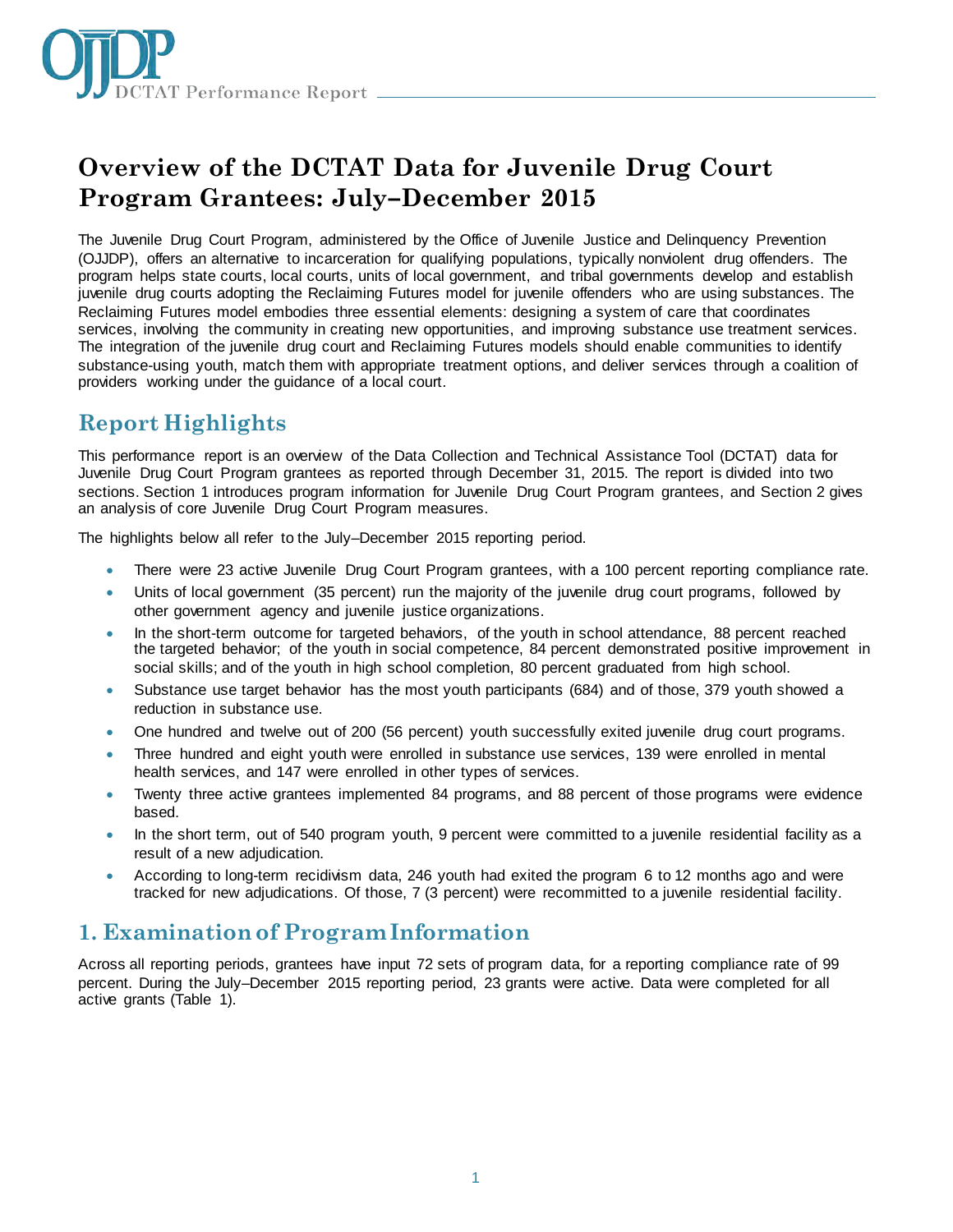|                              | <b>Status</b>      |             |                 |              |
|------------------------------|--------------------|-------------|-----------------|--------------|
| <b>Data Reporting Period</b> | <b>Not Started</b> | In Progress | <b>Complete</b> | <b>Total</b> |
| January-June 2012            |                    |             | 6               | 6            |
| July-December 2012           |                    |             | 9               | 9            |
| January-June 2013            |                    |             | 9               | 9            |
| July-December 2013           |                    |             | 9               | 9            |
| January-June 2014            |                    | O           | 9               | 9            |
| July-December 2014           |                    |             | 16              | 17           |
| January-June 2015            |                    | 0           | 13              | 13           |
| July-December 2015           |                    |             | 23              | 23           |
| Total                        |                    |             | 94              | 95           |

## **Table 1. Status of Federal Awards Reporting by Period: January 2012–December 2015**

Table 2 presents aggregate demographic data for July 2014–December 2015. The number represents the population that grantees are expected to serve per federal grant.<sup>1</sup> Targeted services include any services or approaches specifically designed to meet the needs of the population (e.g., gender-specific, culturally based, developmentally appropriate services).

Grantees are only required to report target population information once in the DCTAT. However, grantees may update their servicing target population chart to best fit their program during the life of the award. The slight variation in numbers between each reporting period is caused by the number of active or inactive federal awards during the reporting period or additional services that grantees may have added to their programs.

|                                                      | <b>Number of Grantees Serving Group During Reporting Period</b> |                   |                    |  |  |
|------------------------------------------------------|-----------------------------------------------------------------|-------------------|--------------------|--|--|
| <b>Population</b>                                    | July-December 2014                                              | January-June 2015 | July-December 2015 |  |  |
| <b>Race/Ethnicity</b>                                |                                                                 |                   |                    |  |  |
| American Indian/Alaska Native                        | 5                                                               | $\overline{2}$    | 3                  |  |  |
| Asian                                                | 3                                                               | $\overline{2}$    | 4                  |  |  |
| Black/African American                               | 14                                                              | 12                | 15                 |  |  |
| Caucasian/Non-Latino                                 | 8                                                               | 6                 | 7                  |  |  |
| Hispanic or Latino (of Any Race)                     | 10                                                              | 10                | 12                 |  |  |
| Native Hawaiian and Other Pacific<br><b>Islander</b> | $\overline{2}$                                                  |                   | 2                  |  |  |
| <b>Other Race</b>                                    | 6                                                               | 5                 | 7                  |  |  |
| White/Caucasian                                      | 11                                                              | 10                | 13                 |  |  |
| Youth Population Not Served Directly                 | 0                                                               | 0                 | 4                  |  |  |
| <b>Justice System Status</b>                         |                                                                 |                   |                    |  |  |
| At-Risk Population (No Prior Offense)                | 7                                                               | 6                 | 9                  |  |  |
| First-Time Offenders                                 | 13                                                              | 11                | 13                 |  |  |
| Repeat Offenders                                     | 14                                                              | 11                | 14                 |  |  |
| Sex Offenders                                        |                                                                 |                   | 1                  |  |  |
| <b>Status Offenders</b>                              | 4                                                               | 4                 |                    |  |  |
| <b>Violent Offenders</b>                             |                                                                 | $\overline{2}$    | 3                  |  |  |
| Youth Population Not Served Directly                 | 0                                                               | 0                 | 4                  |  |  |
| Gender                                               |                                                                 |                   |                    |  |  |
| Male                                                 | 15                                                              | 13                | 16                 |  |  |
| Female                                               | 14                                                              | 13                | 16                 |  |  |
| Youth Population Not Served Directly                 | 0                                                               | 0                 | 2                  |  |  |

#### **Table 2. Grantees Serving Target Population: July 2014–December 2015**

<sup>1</sup> Grantees, or the recipient organizations, can have multiple federal awards, and each award is required to report on the expected demographic served.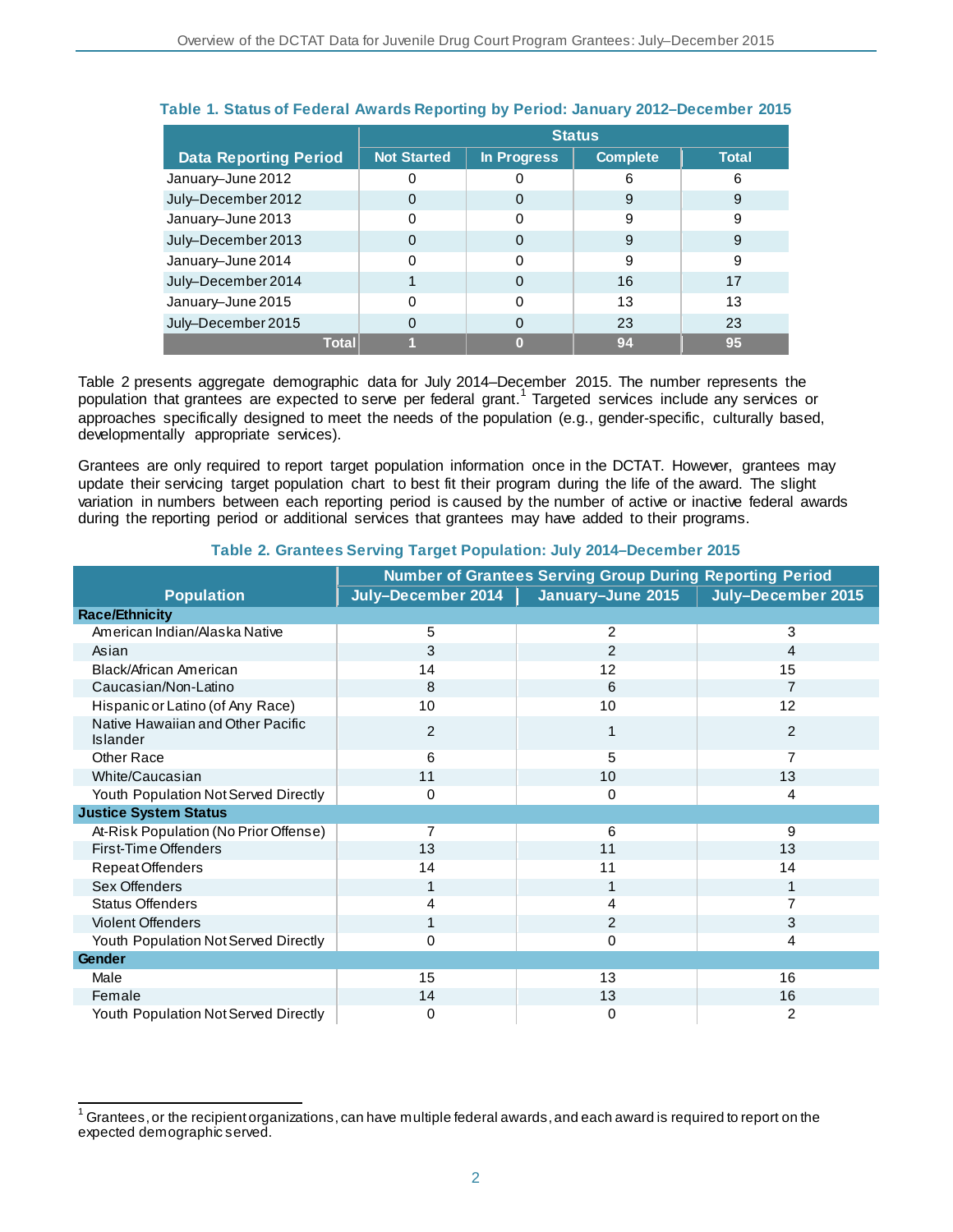| Age                                  |    |    |    |
|--------------------------------------|----|----|----|
| $0 - 10$                             |    |    |    |
| $11 - 18$                            | 15 | 13 | 16 |
| Over 18                              | っ  | 2  | 4  |
| Youth Population Not Served Directly | 0  | 0  | 4  |
| Geographic Area                      |    |    |    |
| Rural                                |    | 6  | 9  |
| Suburban                             | 10 | 9  | 11 |
| Tribal                               | 2  |    |    |
| Urban                                | 8  | 8  | 10 |
| Youth Population Not Served Directly | 0  | 0  | 4  |
| <b>Other</b>                         |    |    |    |
| <b>Mental Health</b>                 | 11 | 12 | 14 |
| Substance Use                        | 15 | 13 | 17 |
| Truant/Dropout                       | 4  | 4  | 6  |

# *1.1 Evidence-Based Programming and Funding Information*

OJJDP encourages grantees to use evidence-based practices in their drug treatment programs. Evidence-based programs and practices include program models that have been shown, through rigorous evaluation and replication, to be effective at preventing or reducing juvenile delinquency or related risk factors. To understand how Juvenile Drug Court grantees are prioritizing evidence-based programs, grantees are asked to report whether or not their programs are evidence based. Overall, the majority of Juvenile Drug Court grantees reported using federal funds to implement an evidence-based program or practice (Table 3).<sup>2</sup>

## **Table 3. Grantees Implementing Evidence-Based Programs and/or Practices**<sup>3</sup>

| <b>Reporting Period</b> | N. | <b>Funding Amount</b> | <b>Federal Award Used to Implement an</b><br><b>Evidence-Based Program or Practice?</b> |
|-------------------------|----|-----------------------|-----------------------------------------------------------------------------------------|
| January-June 2012       | 6  | \$2,548,796           | Yes                                                                                     |
| July-December 2012      | 9  | \$6,425,900           | Yes                                                                                     |
| January-June 2013       | 9  | \$6,425,900           | Yes                                                                                     |
| July-December 2013      | 9  | \$6,425,900           | Yes                                                                                     |
| January-June 2014       | 9  | \$6,425,900           | Yes                                                                                     |
| July-December 2014      | 17 | \$10,040,695          | 15 Yes; 2 No                                                                            |
| January-June 2015       | 13 | \$8,067,696           | 12 Yes; 1 No                                                                            |
| July-December 2015      | 23 | \$12,316,878          | 21 Yes; 2 No                                                                            |

Table 4 further examines the number of programs or initiatives employing evidence-based practices by all active Juvenile Drug Court grantees during each reporting period. During the July–December 2015 reporting period, there were 23 active grantees implementing 84 programs, and 83 percent of the programs used some form of evidencebased program or practice.

l  $^{\rm 2}$  Grantees are asked, "Is the federal award used to implement an evidence-based program or practice?" This question is only reported once in the DCTAT, and it is reflective of the grant program for the life of the award.

The data represent all awards, whether they were operational or not during the reporting period.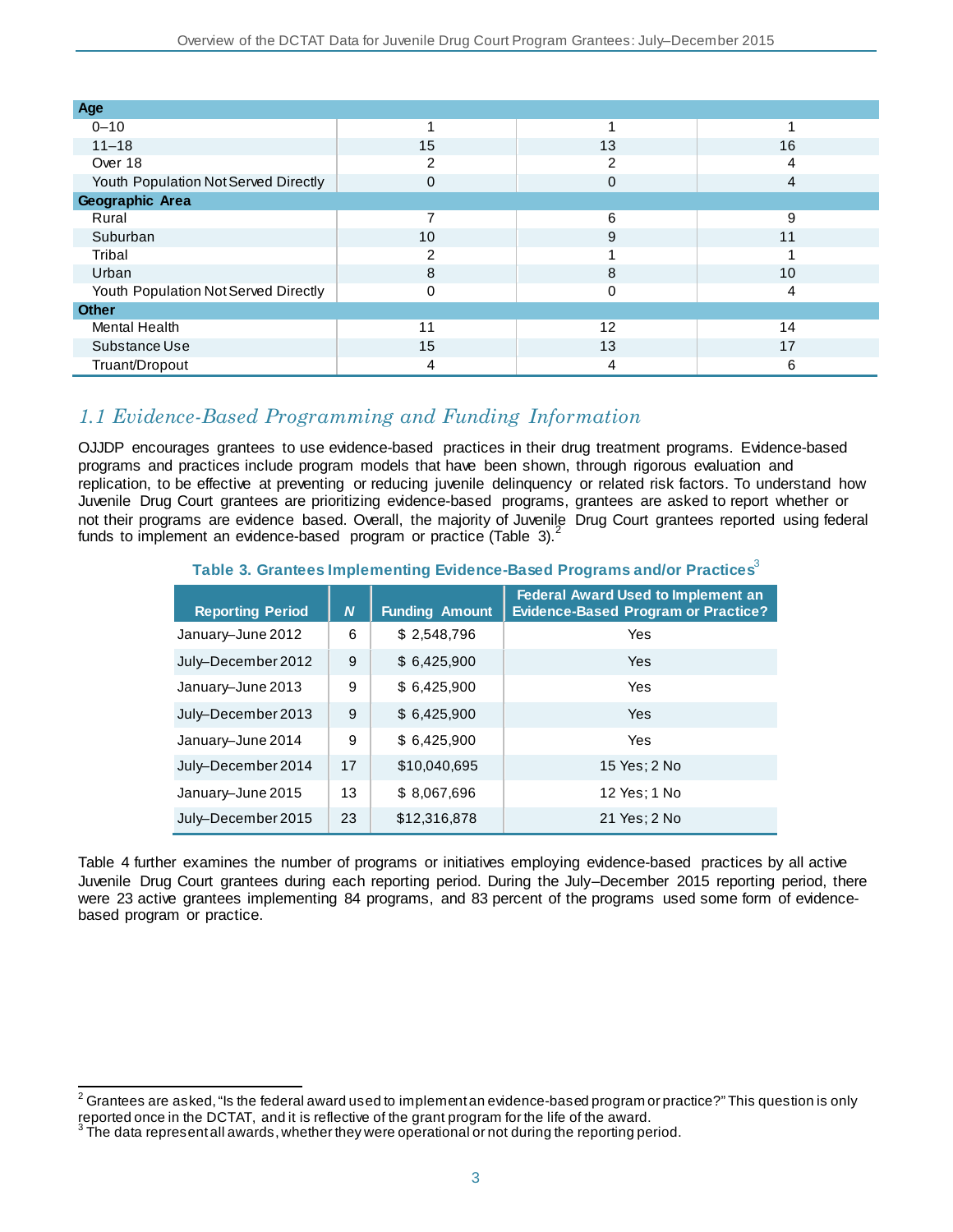| <b>Reporting Period</b> | <b>Total Number of Programs</b><br>or Initiatives | Number of<br><b>Program/Initiatives</b><br>Employing Evidence-Based<br><b>Programs or Practices</b> | <b>Percent Employing</b><br><b>Evidence-Based Programs</b> |
|-------------------------|---------------------------------------------------|-----------------------------------------------------------------------------------------------------|------------------------------------------------------------|
| January-June 2012       | 21                                                | 20                                                                                                  | 95                                                         |
| July-December 2012      | 34                                                | 33                                                                                                  | 97                                                         |
| January-June 2013       | 26                                                | 26                                                                                                  | 100                                                        |
| July-December 2013      | 22                                                | 22                                                                                                  | 100                                                        |
| January-June 2014       | 22                                                | 22                                                                                                  | 100                                                        |
| July-December 2014      | 64                                                | 62                                                                                                  | 97                                                         |
| January-June 2015       | 53                                                | 44                                                                                                  | 83                                                         |
| July-December 2015      | 84                                                | 74                                                                                                  | 88                                                         |

### **Table 4. Percentage of Evidence-Based Programs or Practices: January 2012–December 2015**

An examination of grant amounts by state based on current and active Juvenile Drug Court Program grants shows that Ohio received the most funds, followed by Florida and North Carolina. Table 5 displays a comprehensive comparison of state award amounts. The amount in the table represents the total funding the state received from OJJDP for the life of the award(s).

|           |                | Grantee State   N Grant Amount (Dollars) |           |   | Grantee State $ N $ Grant Amount (Dollars) |
|-----------|----------------|------------------------------------------|-----------|---|--------------------------------------------|
| AR        | 1              | 400,000                                  | <b>NE</b> | 1 | 400,000                                    |
| <b>CO</b> | 1              | 524,569                                  | <b>NY</b> | 1 | 400,000                                    |
| FL.       | $\overline{2}$ | 1,724,098                                | <b>OH</b> | 3 | 2,251,443                                  |
| GA        | 1              | 400,000                                  | OK        | 1 | 400,000                                    |
| LA        | 1              | 249,182                                  | <b>OR</b> | 1 | 522,365                                    |
| МA        | 1              | 400,000                                  | ТX        | 2 | 647,019                                    |
| <b>MD</b> | 1              | 517,310                                  | VA        | 2 | 800,000                                    |
| MI        | 1              | 526.443                                  | <b>WA</b> | 1 | 526,443                                    |
| <b>NC</b> | 1              | 1,228,006                                | <b>WV</b> | 1 | 400,000                                    |

## **Table 5. Total Grant Amount by State (Dollars): July–December 2015**

# *1.2 Implementing Organization Type*

Analysis of implementing agencies for this reporting period revealed that units of local government ran the majority of juvenile drug courts (35 percent) and other government agencies and juvenile justice agencies accounted for 30.5% percent each of the awards (Figure 1).



# **Figure 1. Implementing Agencies: July–December 2015**

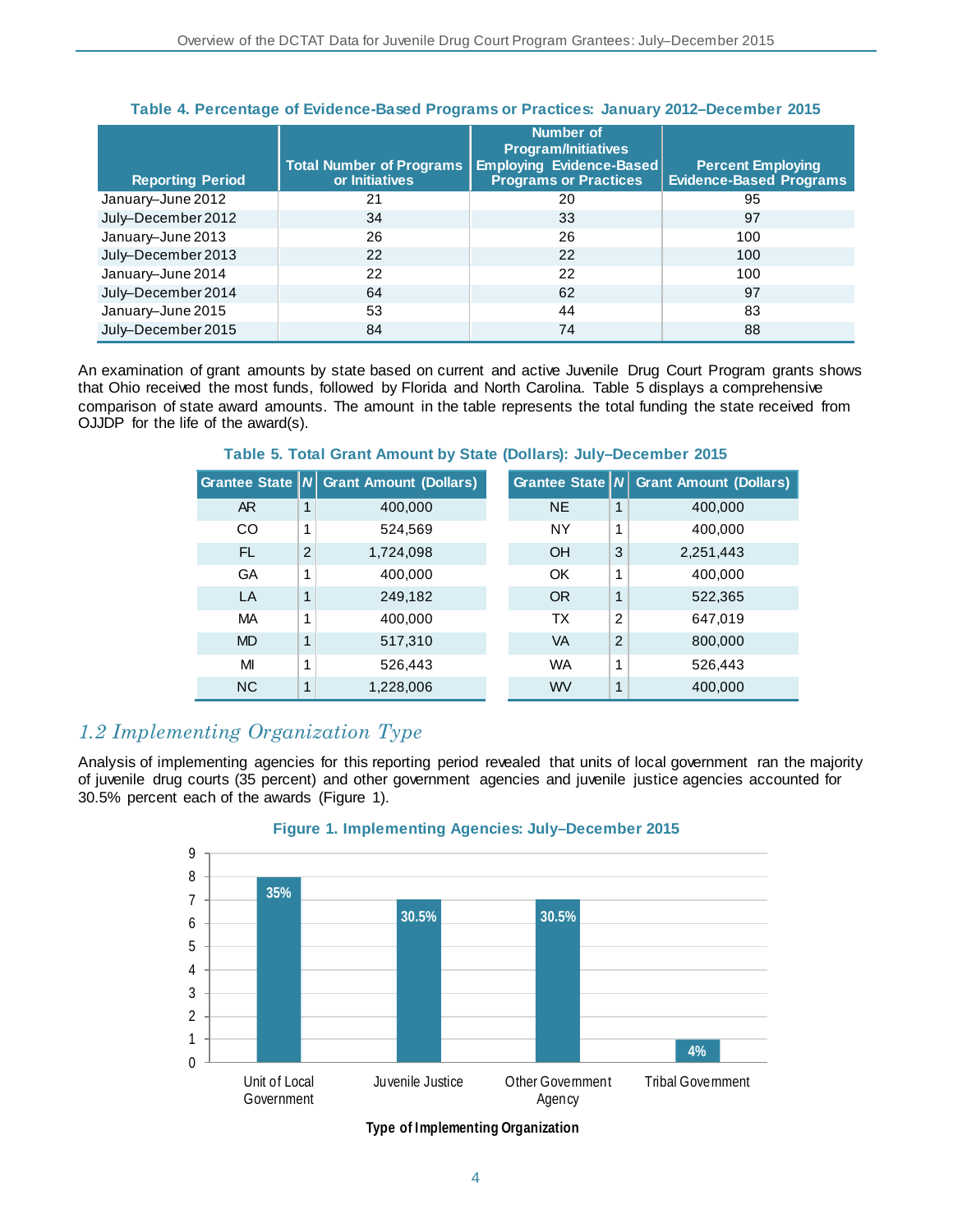# **2. Analysis of Core Measures**

During the July–December 2015 reporting period, Juvenile Drug Court Program grantees served 768 youth participants; 230 (30 percent) were new admissions (Table 6). Please note that sometimes a program cannot be completed in the 6 months represented by the reporting period. Therefore, youth are carried over to the next reporting period.

| <b>Reporting Period</b> | <b>Number of Program Youth</b><br><b>Carried Over from the Previous</b><br><b>Reporting Period</b> | <b>New Admissions during</b><br>the Reporting Period | <b>Total</b> |
|-------------------------|----------------------------------------------------------------------------------------------------|------------------------------------------------------|--------------|
| January-June 2012       | 182                                                                                                | 131                                                  | 313          |
| July-December 2012      | 229                                                                                                | 104                                                  | 333          |
| January-June 2013       | 266                                                                                                | 181                                                  | 447          |
| July-December 2013      | 271                                                                                                | 122                                                  | 393          |
| January-June 2014       | 154                                                                                                | 99                                                   | 253          |
| July-December 2014      | 296                                                                                                | 138                                                  | 434          |
| January-June 2015       | 150                                                                                                | 219                                                  | 369          |
| July-December 2015      | 538                                                                                                | 230                                                  | 768          |

### **Table 6. Number of Program Youth Served During the Reporting Period: January 2012–December 2015**

In addition, 200 youth exited the program (Figure 2). Of those enrolled youth who exited the program, 112 (56 percent) successfully exited the court having completed all requirements. Each grantee defines the requirements needed for a youth to complete its program. "Successfully exited" youth are considered to be those who have successfully fulfilled all program obligations and requirements. Youth who fail to follow through with the program (are expelled or voluntarily depart) are considered to have "unsuccessfully exited" the program.

Overall program completion rates for youth have remained relatively stable since July–December 2012, with January–June 2015 and July–December 2015 having the highest successfully exited rates; both had 56 percent.



# **Figure 2. Number of Program Youth Who Exited the Program During the**

Data were also collected on the number of youth who demonstrated a positive change in a targeted behavior during the reporting period. Tables 7 and 8 show a list of measures for which grantees were required to evaluate program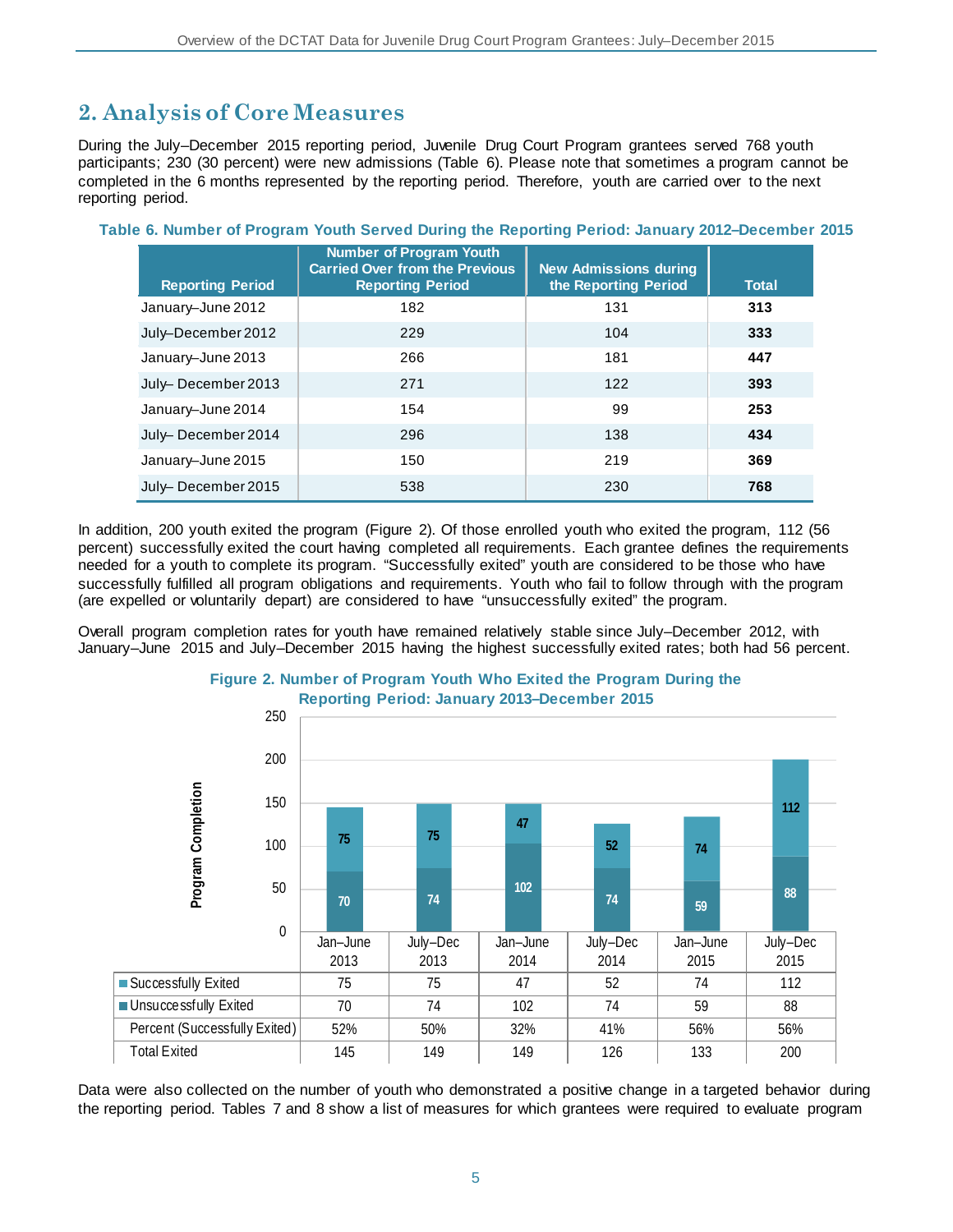youth performance and track data for certain target behaviors. The tables present both short-term (Table 7) and long-term (Table 8) percentages for the specified target behaviors.

Overall, 59% of the program youth demonstrated an intended change in target behaviors. Table 7 shows the breakdown of the target behaviors that program youth received services for during the reporting period. Of the youth in school attendance, 88 percent reached the targeted behavior; of the youth in social competence, 84 percent demonstrated positive improvement in social skills; and of the youth in high school completion, 80 percent graduated from high school. Even though substance use target behavior has a low outcome rate, it is the most focused treatment for drug court programs. During the reporting period, 684 program youth received substance abuse treatment, and of those, 379 youth showed a reduction in substance use.

| <b>Target Behavior</b>        | <b>Youth Served</b> | Youth with Intended<br><b>Behavior Change</b> | <b>Percent of Youth with</b><br><b>Intended Behavior Change</b> |
|-------------------------------|---------------------|-----------------------------------------------|-----------------------------------------------------------------|
| Social Competence             | 58                  | 49                                            | 84                                                              |
| School Attendance             | 41                  | 36                                            | 88                                                              |
| <b>High School Completion</b> | 5                   | 4                                             | 80                                                              |
| <b>Family Relationships</b>   | 105                 | 64                                            | 61                                                              |
| Antisocial Behavior           | 71                  | 39                                            | 55                                                              |
| Substance Use                 | 684                 | 379                                           | 55                                                              |
| <b>Total</b>                  | 964                 | 571                                           | 59                                                              |

## **Table 7. Target Behaviors (Short-Term Data): July–December 2015**

Table 8 presents data on long-term target behaviors. Long-term outcomes are measured 6 to 12 months after a youth leaves or completes a program. Overall, 59 percent of program youth exhibited an intended behavior change 6 to 12 months after program completion.

| <b>Target Behavior</b>        | <b>Youth Served</b> | Youth with Intended<br><b>Behavior Change</b> | <b>Percent of Youth with</b><br><b>Intended Behavior Change</b> |
|-------------------------------|---------------------|-----------------------------------------------|-----------------------------------------------------------------|
| Social Competence             | 12                  | 10                                            | 83                                                              |
| School Attendance             | 12                  | 12                                            | 100                                                             |
| <b>High School Completion</b> | 6                   | 10                                            | 60                                                              |
| <b>Family Relationships</b>   | 34                  | 15                                            | 44                                                              |
| Antisocial Behavior           | 33                  | 17                                            | 52                                                              |
| Substance Use                 | 293                 | 168                                           | 57                                                              |
| Total                         | 390                 | 232                                           | 59                                                              |

#### **Table 8. Target Behaviors (Long-Term Data): July–December 2015**

Technical violations and actual new adjudications are measured separately to allow for a better understanding of the population served by the grant. Short-term technical violations are expected to be significant in drug court programs, because participants are treated for addictions. As shown in the top part of Table 9, 540 youth were tracked for technical violations in the short term. Of those, 49 were committed to a juvenile residential facility, 2 were sentenced to adult prison, and 21 received some other sentence. The bottom part of Table 9 shows long-term measurement of technical violations for 241 youth who exited the program 6 to 12 months ago. Of those, 27 had a technical violation (2 percent).

### **Table 9. Technical Violation Measures: July–December 2015**

| <b>Performance Measure</b>                                  | <b>Youth</b> | <b>Percent</b> |
|-------------------------------------------------------------|--------------|----------------|
| Youth committed to a juvenile residential facility          | 49           |                |
| Youth sentenced to adult prison                             | 2            |                |
| Youth who received some other sentence                      | 21           | 4              |
| Youth tracked for technical violations (short-term outcome) | 540          |                |
| <b>Total technical violations</b>                           | 72           | 13             |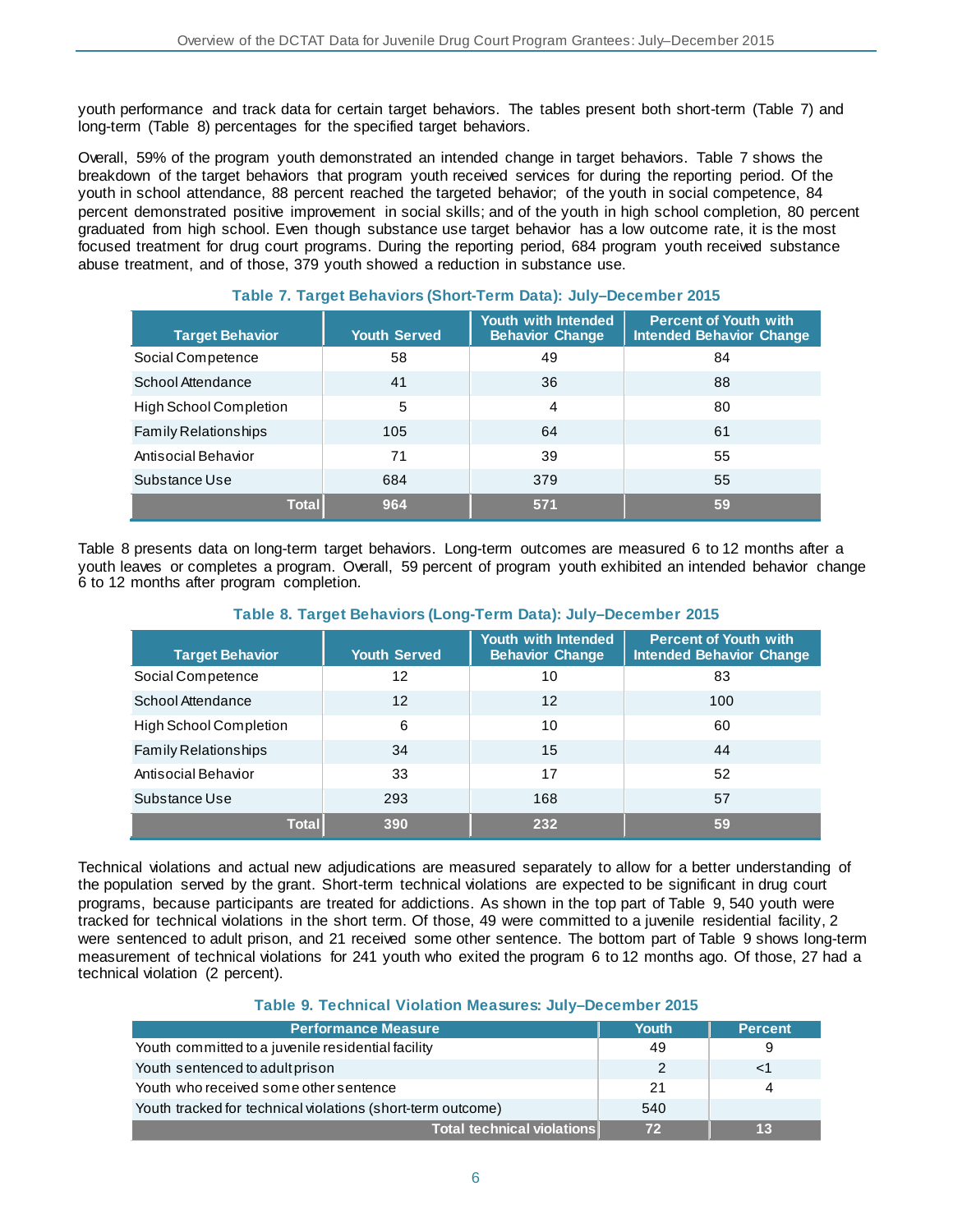| Youth committed to a juvenile residential facility         |     |    |
|------------------------------------------------------------|-----|----|
| Youth sentenced to adult prison                            |     |    |
| Youth received some other sentence                         | 16  |    |
| Youth tracked for technical violations (long-term outcome) | 241 |    |
| <b>Total technical violations</b>                          | 27  | 11 |

Figure  $3<sup>4</sup>$  represents the short-term percentage of program youth who have committed a technical violation and received some form of punishment during the reporting period. The January–June 2015 reporting period has the lowest technical violations rate, and the January–June 2014 reporting period has the highest.



As shown in the top part of Table 10, of the 672 program youth who were tracked for adjudications in the short term, 23 were committed to a juvenile residential facility as a result of a new adjudication. In addition, 29 were given some other sentence. The bottom part of Table 10 shows long-term recidivism data; 246 youth had exited the program 6 to 12 months ago and were tracked for new adjudications. Of those, seven (3 percent) were recommitted to a juvenile residential facility, and five (2 percent) were given some other sentence.

| Table 10. Recidivism Measures for Program Youth Tracked: July–December 2015 |  |
|-----------------------------------------------------------------------------|--|
|-----------------------------------------------------------------------------|--|

| <b>Performance Measure</b>                              | Youth | <b>Percent</b> |
|---------------------------------------------------------|-------|----------------|
| Youth committed to a juvenile residential facility      | 23    |                |
| Youth sentenced to adult prison                         | 0     | N/A            |
| Youth given some other sentence                         | 29    | 4              |
| Youth tracked for adjudications (short-term outcome)    | 672   |                |
| Total new adjudications                                 | 52    |                |
| Youth recommitted to a juvenile residential facility    |       | 3              |
| Youth sentenced to adult prison                         | 0     | N/A            |
| Youth given some other sentence                         | 5     |                |
| Youth tracked for new adjudications (long-term outcome) | 246   |                |
| Total new adjudications                                 | 12    | 5              |

Figure 4 represents the short- and long-term recidivism rates among program youth by reporting period. Overall, the recidivism rate remained low, with a slight peak in the long-term percentage during the January–June 2013 reporting period (Figure 4).

j  $^4$  From July 2012–July 2014, two grantees reported the highest number of youth who had a technical violation during the reporting period. Their grants closed in September of 2014, which reduced the percentage of youth who had a technical violation overall for the program.